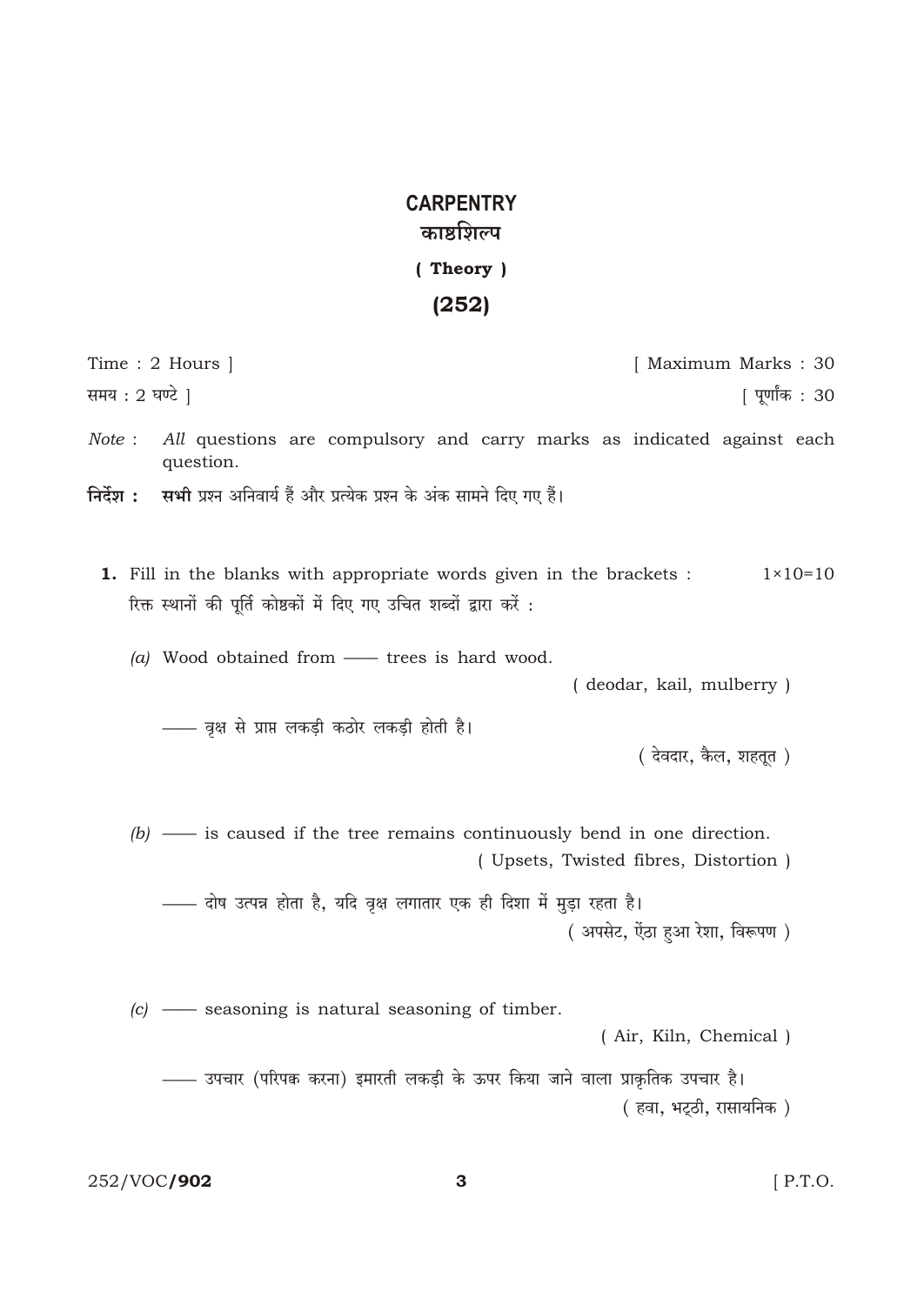—— मापीयंत्र का प्रयोग डवटेल (गठचूल) जोड़ बनाने में सूक्ष्म गहरी लाइन चिन्हित करने में होता है। ( मार्किंग, मॉर्टिस, डेप्थ मार्किंग ) (e) — is used to measure angle of  $45^{\circ}$ . (Metre square, Caliper, Rule) - का उपयोग 45° का कोण मापने के लिए होता है। ( मीटर स्कायर, कैलीपर, रूल ) (f) In a set square, one angle is 90°, and the other angles are of  $\frac{1}{\sqrt{1-\frac{1}{n}}}$ .  $(30^{\circ}$  and  $60^{\circ}$ ,  $40^{\circ}$  and  $50^{\circ}$ ,  $35^{\circ}$  and  $55^{\circ}$ ) सेट स्कायर में एक कोण 90° का होता है तथा दूसरे दो कोण —— के होते हैं। (30° और 60°, 40° और 50°, 35° और 55°) (g) Isometric drawing has  $\frac{1}{1}$  as the angle of inclination.  $(30^{\circ}, 60^{\circ}, 45^{\circ})$ आइसोमेट्कि आरेखण में झुकाव का कोण —— का होता है।  $(30^{\circ}, 60^{\circ}, 45^{\circ})$  $(h)$  The unit — indicates volume measurement. (metre, cubic metre, square metre) - आयतन मापने की इकाई है। ( मीटर, क्युबिक मीटर, स्कायर मीटर)  $(i)$  Oilstone is a tool used for — operation. (measuring, sharpening, cutting) आँयलस्टोन (सिल्ली) एक औजार है जिसका उपयोग —— प्रक्रिया में होता है। (मापने की, औजार तेज करने की, कर्तन)

 $(d)$  — gauge is used for marking fine deep lines for dovetail joints.

(Marking, Mortise, Depth marking)

 $(j)$  - cost comes under direct cost. (Material, Administrative, Depreciation) —— कीमत (मूल्य) प्रत्यक्ष कीमत के अन्तर्गत आती है। ( सामग्री, प्रशासनिक, अवमूल्यन )

252/VOC/902

 $\overline{\mathbf{4}}$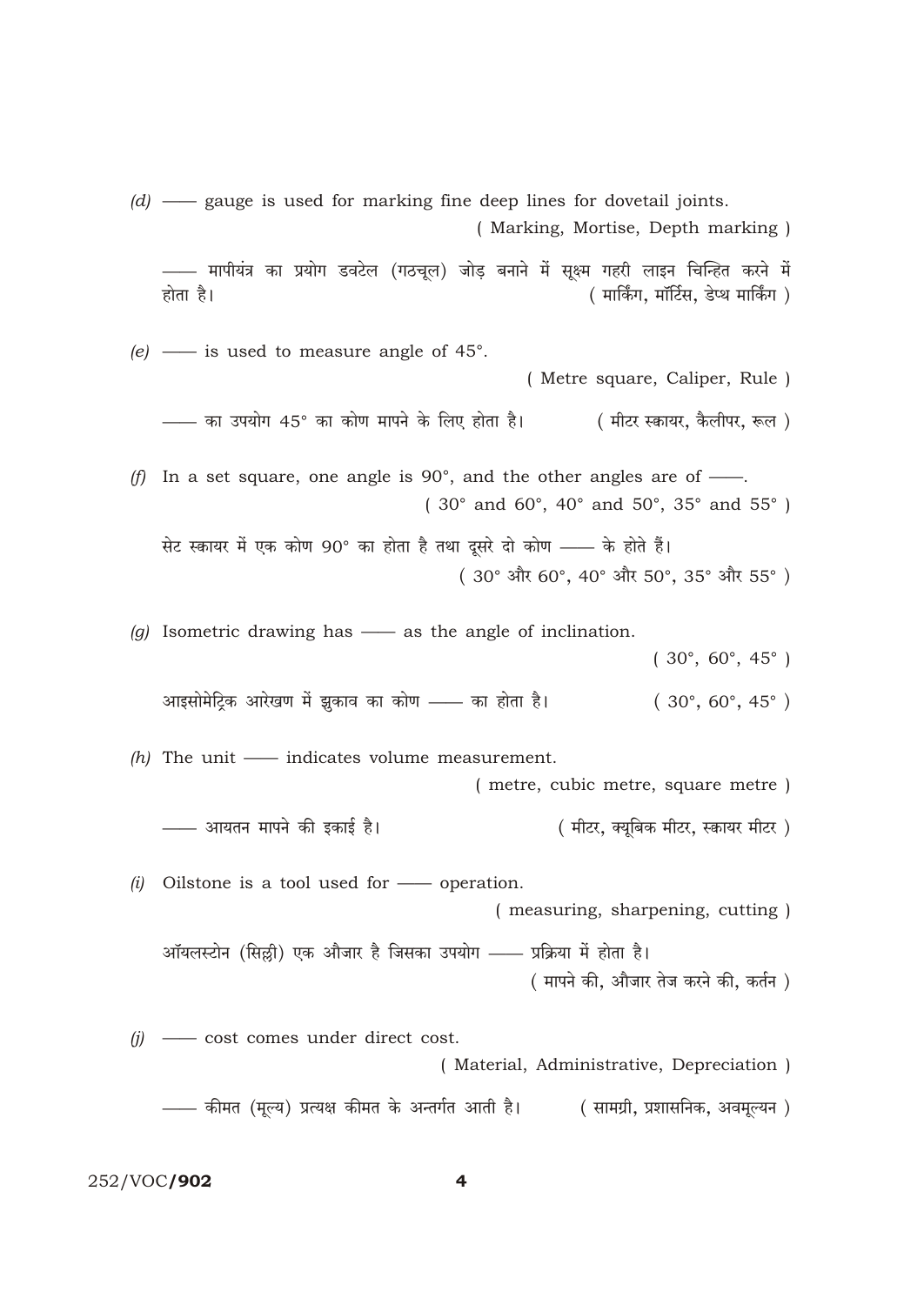- **2.** Indicate whether the following statements are True (T) or False (F) :  $1 \times 10 = 10$ सचित करें कि निम्नलिखित कथन सत्य (T) हैं या असत्य (F):
	- (a) Conifers have long needle-shaped leaves and are found mainly at high altitude. शंकुवृक्ष के पत्ते लम्बे नोकदार होते हैं और ये वृक्ष मुख्यतः ऊँची जगह पर पाये जाते हैं।
	- $(b)$  Dry rot is caused in living trees. शुष्क दुर्गन्ध सजीव वृक्षों में होती है।
	- (c) Timber is liable to decay even with seasoning. टिम्बर पकाने के बाद भी नष्ट हो जाती है।
	- (d) Bench hook is used to support wooden piece for planing. बेंच हक का उपयोग लकड़ी के टुकड़े का समतलीकरण करते समय लकड़ी को सहारा देने के लिए करते हैं।
	- (e) The jaws of carpenter's vice are lined with softwood. बढ़ई के शिकंजे के जबड़ों पर कोमल लकड़ी की पर्त लगी होती है।
	- (f) Drawing is the pictorial representation of an object on paper. आरेखण कागज पर किसी वस्तु का चित्रात्मक निरूपण होता है।
	- $(g)$  3B pencil is a hard pencil. 3B पेन्सिल एक कठोर पेन्सिल है।
	- $(h)$  A compass saw is used for interior and profile cutting. कुतुबनुमा (कम्पास) आरी का प्रयोग आंतरिक तथा अनुप्रस्थ काट के लिए होता है।
	- $(i)$  The use of file is for sharpening tools. रेती का प्रयोग औजारों को तेज (शार्प) करने के लिए होता है।
	- $(i)$  Making a rectangular hole in specimen is known as grooving. किसी निदर्श (स्पेसीमेन) में आयताकार छिद्र बनाने की प्रक्रिया को खांचा या गड्ढा (ग्रूविंग) बनाना कहते हैं।